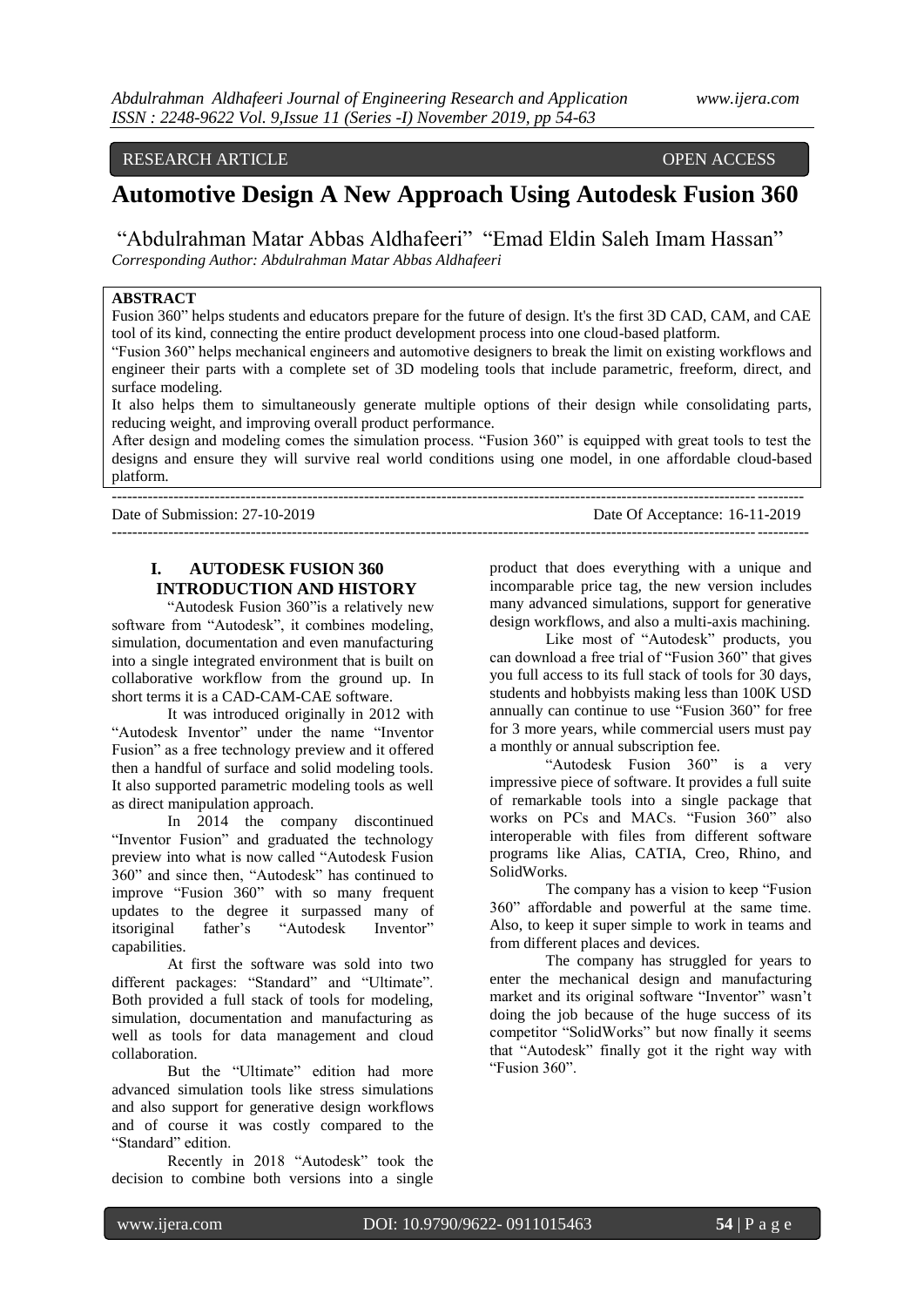### **II. AUTODESK FUSION 360 USER'S INTERFACE AND USER'S EXPERIENCE**

At first look, the software "Fusion 360" looks quite different and revolutionary compared to other CAD-CAM-CAE software packages. The interface has an "Application Bar" in the upper part that provides tools for files handling (New/Save/Close), Exporting, 3DPrinting, as well as Undo and Redo.

Under this bar is the "Tabs" area which lets us switch between currently open projects very fast. Below the "Tabs" comes the tools area that appears in the horizonal "Toolbar" with its modern design called "The Ribbon".

To simplify things further, the software capabilities are grouped into what is called "Workspaces". When we select a specific "Workspace", we see tools and commands specific to that "Workspace".We may think of "Workspaces" like the main operations or tasks the software does, each "Workspace" has a specific operation to make or a specific task to achieve.

For Example, the "Model Workspace" provides tools for placing 3D solids and for sketching and converting sketches into features, exactly like what we would find in a traditional 3D CAD program.

After selecting a tool within the current "Workspace", we work on the design in the canvas area, A right click in the canvas gives us a "Marketing Menu" that contains frequently used commands.

Also, a "ViewCube" in the upper-right corner of the canvas lets us orbit the design or view it from a set of standard viewpoints. A "Navigation Bar" near the bottom of the canvas contains commands used for Pan, Zoom, and alike commands.

A floatable "Browser" palette in the left side lists the objects in our design and lets us control their visibility. A "Timeline" across the bottom lists the operations performed on our design and enables us to easily alter any part of the design process.



# **III. THE NEW WAY OF COLLABORATION (AUTODESK CLOUD)**

In "Fusion 360", we create projects to contain our design data, then if only we want to, we invite people into the project domain to collaborate, and this is where "Fusion 360" really excels.

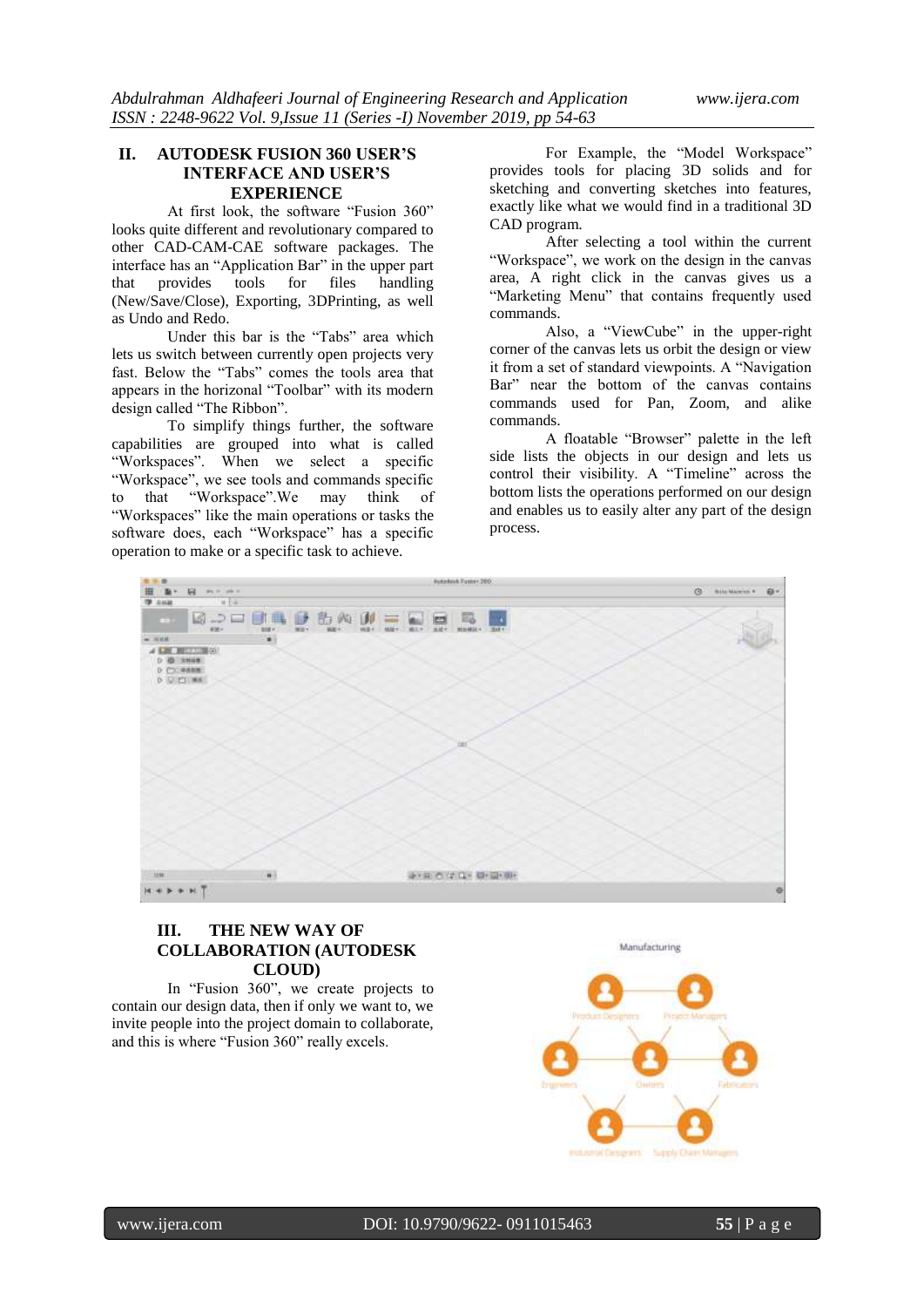Although the software runs locally, all designs are saved to Autodesk's cloud. If we lost access to the internet while working, we can still use "Fusion 360" in offline mode, thought we won't be able to perform some file operations and simulations.

The last-saved version of the file changed while in offline mode will be synced to the cloud once the connection is back.

"Autodesk" cloud service is called "A360", and "Fusion 360" depends heavily on integration with "A360" for user access and data management.

"A360" offers very unique set of features not available in most other 3D CAD software yet like 2D/3D viewer, easy file sharing, real-time preview, metadata, mobile access, data hub, security, and access rights features.



# **IV. AUTODESK FUSION 360 VS. SOLIDWORKS**

For longtime "SolidWorks" has been the industry standard for 3D CAD modeling. Then, few years ago, "Fusion 360" launched, a new cloudbased CAD modeling software that has been built specially to challenge the industry leader.

Both "SolidWorks" and "Fusion 360" are both software programs used for the exact same thing: 3D Design and Modeling. However, they have few differences and each has its own strong points over the other. That said, it's time to make the comparison.

### A) Part Modeling:

- Part modeling is where these two programs are really different than each other.
- "SolidWorks" is an assembly software. That means it builds parts individually before assembling them. This is an advantage when parts are used in many assemblies.
- In the other side "Fusion 360" uses a component system, where components (a component consists of multiple parts) of an

assembly are usually built and assembled in the same file.

### B) Mechanical Design:

- Many people can do 3D Design and Modeling. But there is a difference between hobbyists and expert mechanical designers.
- Mechanical design isfocused on the manufacturability of a product rather than its look and feel.
- "Fusion 360" is great for non-technical designers with basic and easy-to-use simulations but lacks some of the more advanced features.
- "SolidWorks" still is a better choice for technical designers with its sophisticated analysis and simulations tools.

C) Advanced Mesh Modeling:

- Another important feature for designers is mesh modeling. This is where points along a surface can be "pushed" or "pulled" to create organic geometry and surfaces.
- Unlike "SolidWorks", "Fusion 360" excels in this area.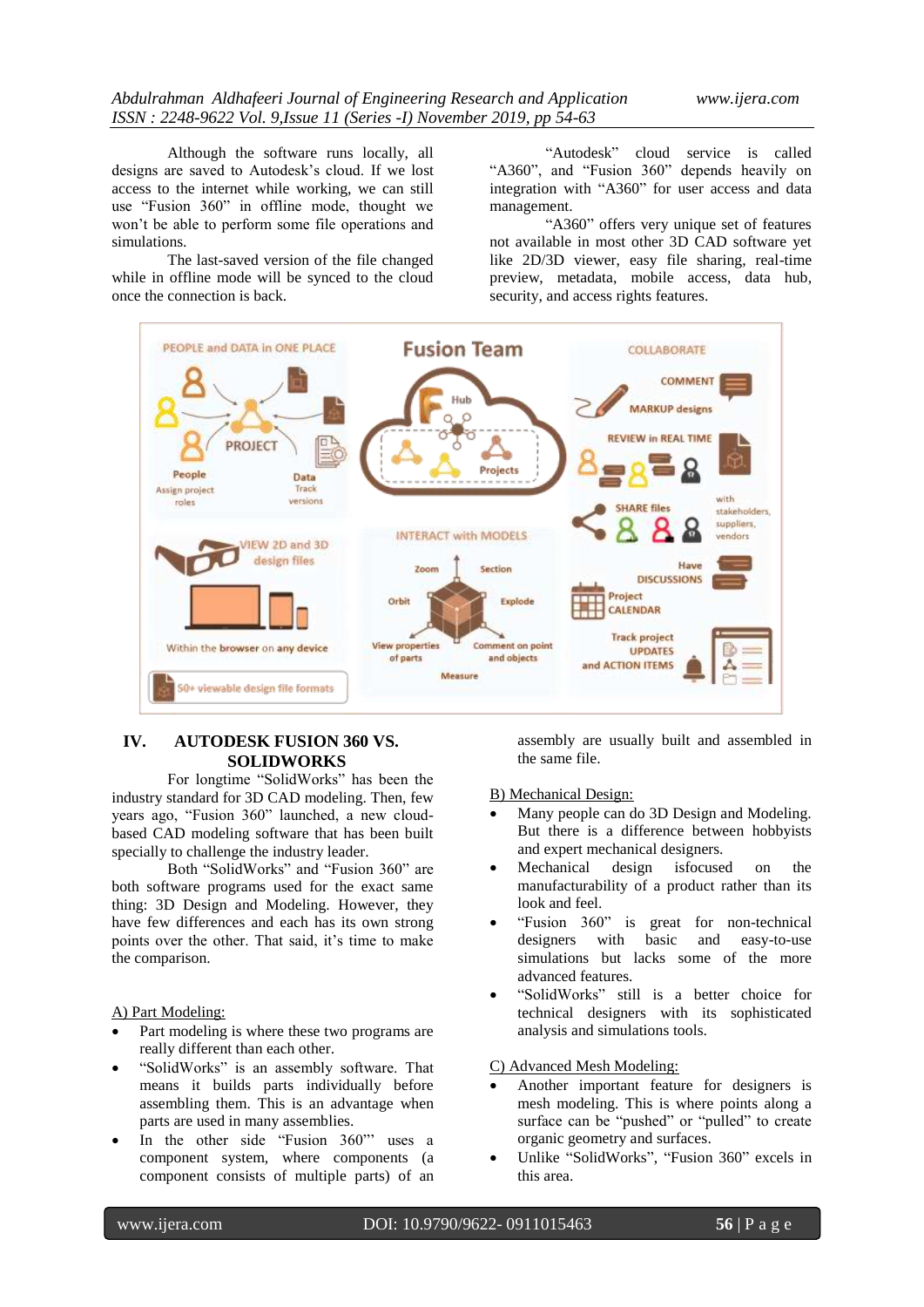- "Fusion 360" can directly import a model into its sculptingenvironment, where a user can instantly start modeling meshes with a very easy-to-use interface.
- "SolidWorks" offers a similar feature using its surfacing tools, but it's very hard, unintuitive, and no way close to what "Fusion 360" has.

**Autodesk Fusion 360, An In-Depth Look**

"Autodesk" advertises "Fusion 360" as a software to eliminate disconnected product development. Also, to unify design, engineering, and manufacturing into a single platform.

# AUTODESK® **FUSION 360**®

"Autodesk Fusion 360" as a 3D Design and Modeling Tool:

 "Fusion 360" was built to increase creativity and ability to quickly createmultiple design versions (iterations).

"Autodesk Fusion 360" as a Simulation Tool:

 "Fusion 360" allows us to test our designs early in the development process to determine usability and uncover flaws.

"Autodesk Fusion 360" as a Generative Design Tool:

 "Fusion 360" expands our ability to innovate by quickly generating design alternatives from a set of manufacturing and material constraints (Generative Design or Generative Modeling).

"Autodesk Fusion 360" as a Documentation Tool:

 Once a 3D model has been made, we can easily extract 2D drawings directly from our 3D model to ensure consistency and manufacturing accuracy.

"Autodesk Fusion 360" in Team Work and Collaboration:

 We can easily collaborate with all stakeholders without location constraints, time zones constraints, and exhausting reviewing process.

"Autodesk Fusion 360" as a Manufacturing Tool:

 The software utilizes HSM methods to generate paths that saves cycle times, reduce machine and tool tear, and produce high quality final parts from a single operation.

**V. AUTODESK FUSION 360 AS A 3D DESIGN AND MODELING TOOL**



"Fusion 360" allows us to engineer products with a comprehensive set of modeling tools ensuring form, fit and function of our designs.

We can easily use sketches and put parameters and/or constraints to make them behave the way we want.

We can also utilize history-based features, including extrude, revolve, loft, sweep, etc., that update with design changes.

Also, importing non-native formats is easy because we have direct modeling tools to be able to make changes at any time without worrying about time-based features.

"Fusion 360" excels in freeform modeling which allows us to create complexsurfaces with T-Splines and edit them with intuitive push-pull commands.

Also, the software has many tools especially for surface modeling. We can easily create and edit complex parametric surfaces for designing or repairing.

Like most CAD-CAM software packages, "Fusion 360" can design sheet metal parts, make documents using 2D drawings and DXFs, and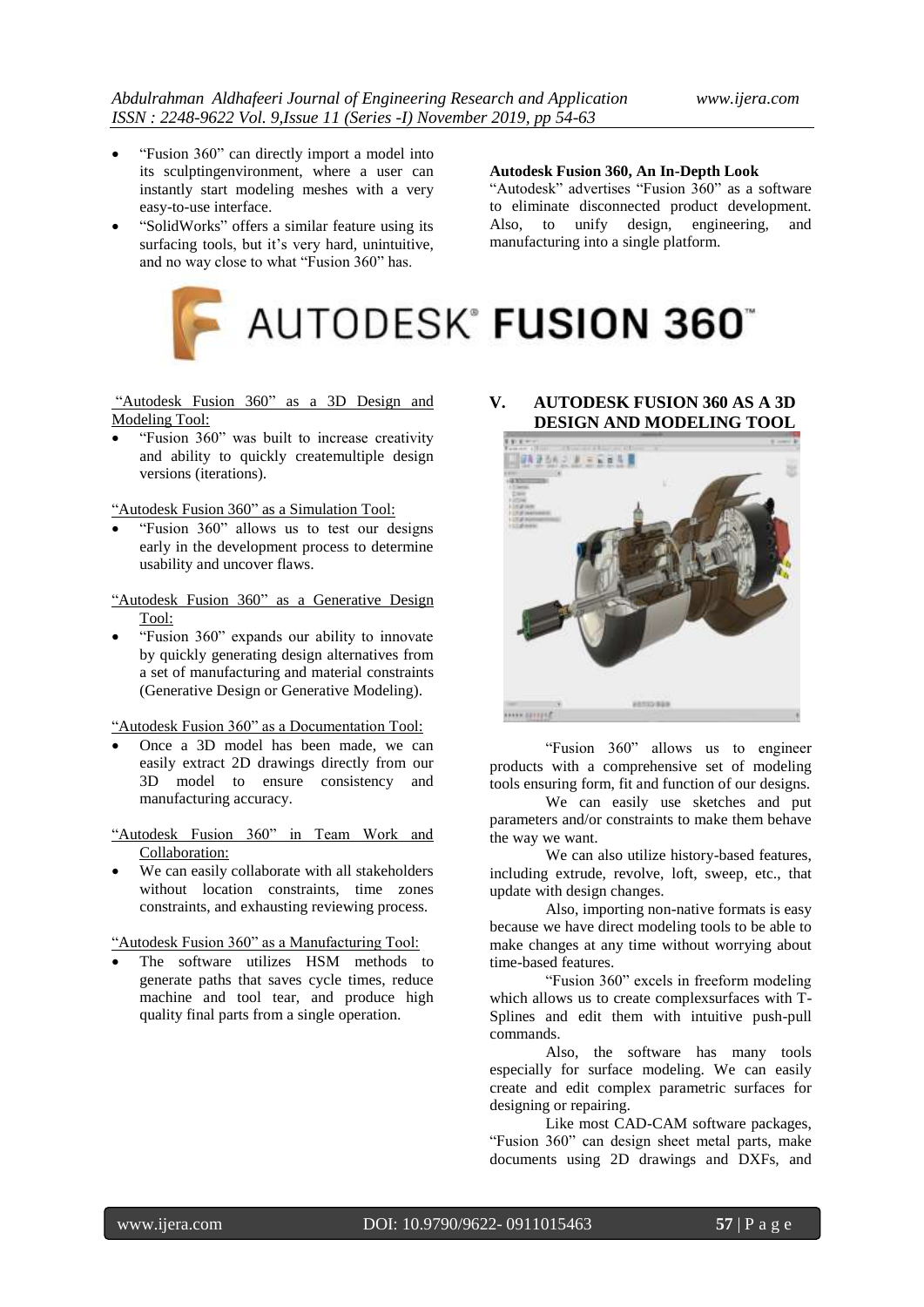manufacture them with specific strategies for water jet or laser cutter.

Also, we can easily import scans or meshes, including STL and OBJ files and repair them directly in "Fusion 360".

We can easily assemble designs with any traditional method like bottom-to-top, top-tobottom, or middle-to-out. And we can easily analyze motions and limitations.

# **VI. AUTODESK FUSION 360 AS A SIMULATION TOOL**



Simulations are design tests to ensure the design will thrive in real world conditions.

"Fusion 360" has near-perfect physical validators that can reduce the cost of prototyping saving effort, cost, and time.

Simulations runs in the cloud and requires cloud credit. Users can purchase 100 credits from their "Autodesk" account management console.

we can easily setup multiple simulations and leave them to run without the need for specific expensive hardware and without having to wait long for processing times.

"Fusion 360" studies breadth by testing for up to eight different failure criterions, including nonlinear, event, and more.

Simulations results can be easily viewed and compared and we can easily visualize four different design iterations in a single viewport.

By simulating static stress, we can determine displacements, stresses and other effects resulting from static loads on parts or assemblies.

Also,doing thermal and thermal stress analysis is a snap, we can easily understand thermal distributions their impact inside the model.

We can easily test our designs against buckling, by predicting unexpected failure modes for slender members under compression.

Also, a set of shape optimization simulations is available to identify unnecessary regions in our design for weight-lightening purposes.

### **VII. AUTODESK FUSION 360 AS A GENERATIVEDESIGN TOOL**



Generative design is a design exploration process.

Designers or engineers input design goals into the generative design software, along with parameters such as performance, spatial requirements, materials, manufacturing methods, and cost constraints.

The software explores all the possible permutations of a solution and quickly generates design alternatives. It tests and learns from each iteration what works and what does not.

From light-weighting components to parts consolidation, "Autodesk" generative design is being used by companies shaping the future of the automotive industry.

"Fusion 360" allows us to explore multiple manufacturing-ready outcomes that meet our design specifications while reducing weight, improving performance, and consolidating parts.

We start by identifying our design requirements, constrains, materials, and manufacturing options to generate manufacturingready designs.

Then we simultaneously generate multiple options of our design in order to have a variety of options to select from.

Then we could easily choose a design outcome to export and import the CAD-ready mesh into "Fusion 360". The results can be edited with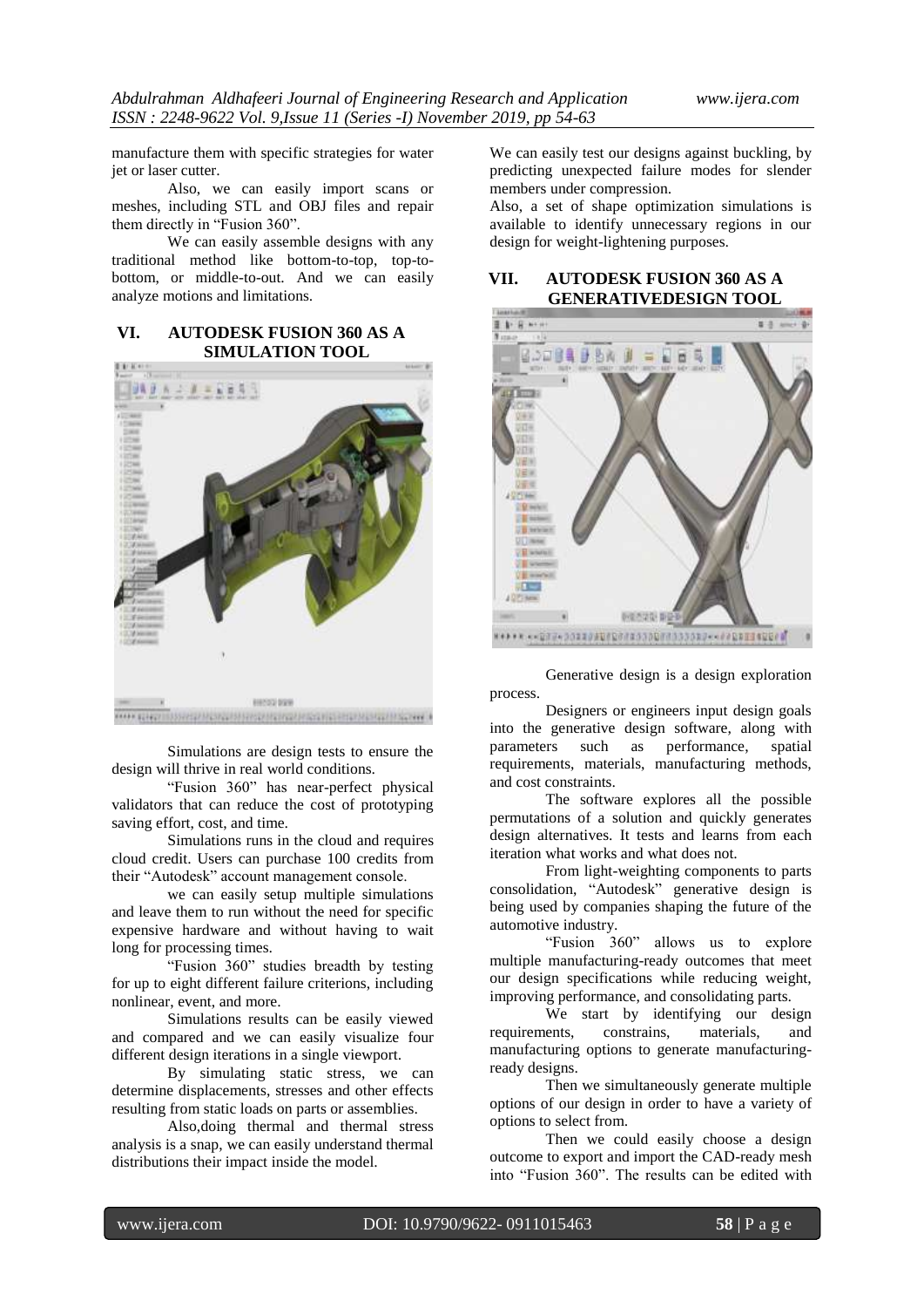T-splines tools for more adjustments and saved to the cloud for further work and simulations.

**VIII. AUTODESK FUSION 360 AS A DOCUMENTATION TOOL**



Classic design and prototyping tools used to have two different separated workflows for design and documentation.

Back then, we used to design the 3D model first, then find a way to draft the views of this 3D model and produce documents for it.

This separation between design and documentation may easily lead to errors in manufacturing, let alone the time wasted for documentation editing, proofing, and crossreferencing when the model changes.

The new way of work using "Autodesk Fusion 360" and alike software is that we get views directly from the model, this ensures consistency and bi-directional connectivity between the actual 3D model geometry and the 2D views.

Using "Autodesk Fusion 360" we could easily communicate designs to internal or external stakeholders with 2D manufacturing drawings, renderings, and animations.

We could easily convert our assemblies and parts into 2D drawings and annotate them with text, dimensions, and information to product a set ready to be shared or printed.

Also using "Fusion 360" we could create high quality photo-realistic images of our models by doing rendering either locally or in the cloud using cloud rendering.

If an image worth a thousand words, an animation worth a thousand images. "Fusion 360" allows us to communicate our design even further with 3D exploded views and animations to show assemblies and parts movements and constraints.



Collaboration idea is what differentiates "Fusion 360" a lot from the competition and even from its own father "Autodesk Inventor".

Old design sharing and review tools were very slow and inefficient. Also, the need to export the design outside its naïve application to be able to get reviews or comments wasn't the best way of work.

The team at "Autodesk" did a great job by reinventing everything that is related to collaboration and team work tools and introduced a whole new way of thinking in this important modern area.

"Fusion 360" removes all these problems from traditional reviewing process and utilize a modern environment that is based on cloud computing.

We begin with user management; we can easily invite all stakeholders in our development process and manage how users interact with data via project administration control panel either from a browser or even from inside the software.

Also, we could easily invite teams across various departments and locations, and even across different operating systems. All working and reviewing at the same time.

We could share feedback from any device, directly on the design itself using comments, redlines, and specific review objects like markups.

"Fusion 360" gives unlimited access to data on cloud, also there is an ability to work offline and synchronize data to cloud when finished.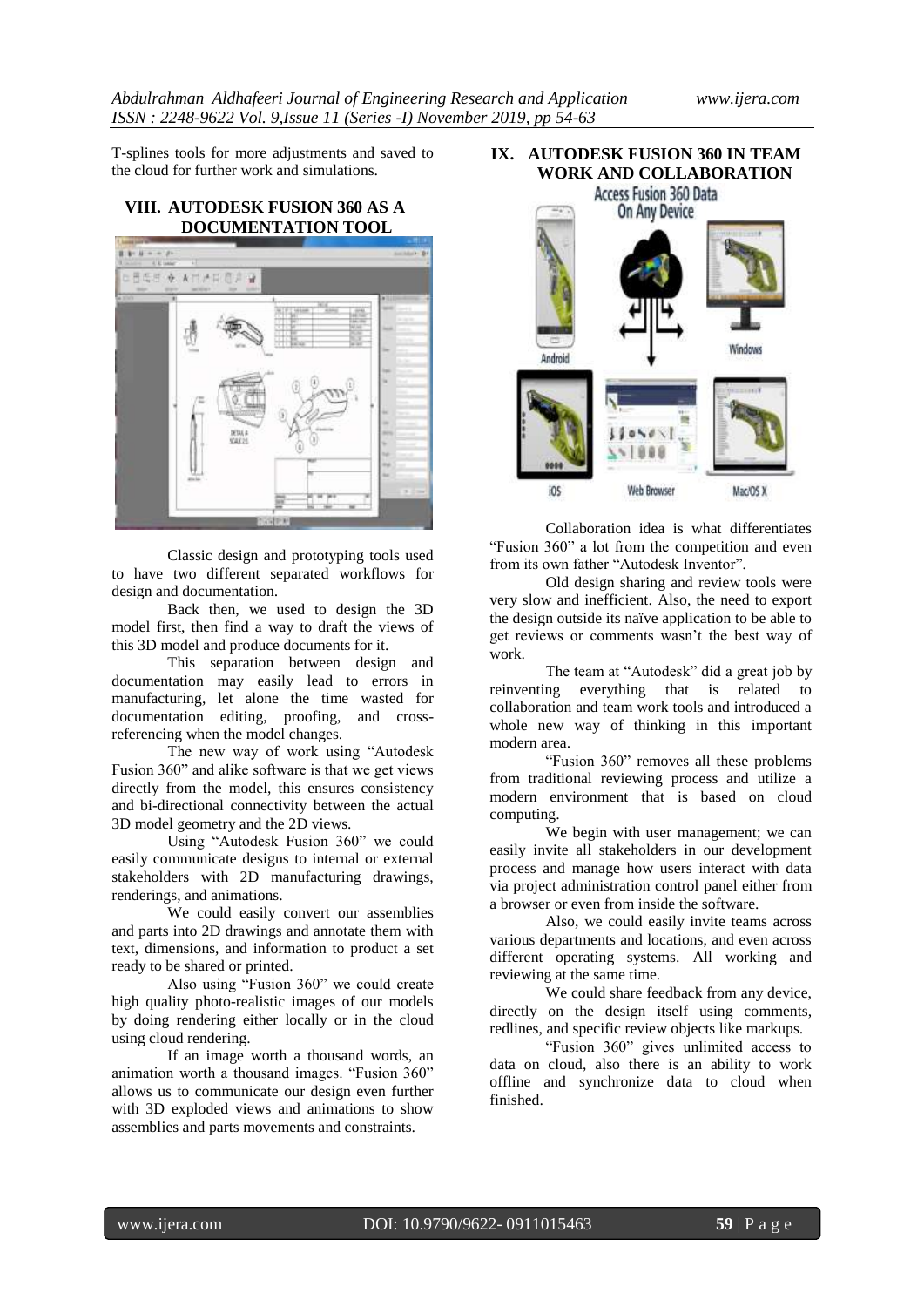# **X. AUTODESK FUSION 360 AS A MANUFACTURING TOOL**  $4.4$ 大阪府 ローの下記

From high-end roughing with adaptive clearing to easy control of multi-axis machines with tool orientation, "Autodesk Fusion 360" makes it easy to program our CNC machine.

We could manufacture with 2.5-axis milling, 3-axis milling, 4-axismilling, and 5-axis milling along with other manufacturing operations like probing, turning, and profilingpaired with a powerful post engine.

All of this are already included behind professional design tools so only one software can design, simulate and manufacture at the same time.

It also gives options to leverage inmachine touch probes to shift work offsets and simplify our setup processes.

We could also program 3D turned parts and verify our turning toolpaths with simulations to identify errors or collisions with the model, stock, tools and holds.

Moreover, we could generate toolpaths from solid model features including flattened sheet metal componentsto plasma cutting machines, laser cutting machines, and water jet machines.

The software also comes with a free post processing library that enables users toprogram post tasks in seconds.

"Fusion 360" also comes with ability to utilize third party extensions, plug-ins or add-ons that extends the software capabilities even further.

### **Automotive Design with Fusion 360 (Case Study 1)**

In 2017, "Autodesk" organized an automotive design competition **"DESIGN FOR** 

**AUTOMOTIVE"**to be fully made with the relatively-new software "Fusion 360".

"Autodesk" organized the competition to be made especially for today's students which will become tomorrow's engineers and designers.

"Autodesk" has challenged students to design what they called "Race Car of the Future" using only "AutodeskFusion 360" software with no other design tool whatsoever.

They encouraged the students to consider aerodynamics, driver safety, aesthetics and brand identity for their designs and try to define a whole new class of race cars which students actually succeeded into doing to an excellent degree.

The requirements were to submit a "Fusion 360" original design file with at least one photorealistic rendering to showcase the design.

Using any other software to enter the competition was prohibited, also importing ready meshes and existing CAD data was not allowed.

The steps were for students to download free version of the software, then license it as a three-year free educational license, then a bunch of videos can help the students get their feet wet.

Also "Autodesk" provided a sample file to start with instead of starting from scratch, after finishing the designs, students used cloud service to save their designs along with the renders and any other related files or documents.

Also, a voting system was introduced on the website just to encourage students to share designs and vote for it, however, online voting wasn't a factor in final designs selection by the jury.

A set of very strict rules and requirements were published in the competition website that all students must follow and adapt to, students failed to work based on these rules were immediately terminated.

"Autodesk" along with "Sqore" (The event organizer) hired three industry leaders as judges in order to evaluate designs and select the top designs to be awarded.

Judge 1 was "Ian Green" from "Nissan Motors", Judge 2 was "Ben Eaton" from "Mercedes Benz", and Judge 3 was "Andrew Denford" from "Formula1 in Schools".

The judges categorized winners between four categories:  $1<sup>st</sup>$  place winners,  $2<sup>nd</sup>$  place winners, 3<sup>rd</sup>place winners, and 4<sup>th</sup>place winners. Each got a collection of cash prizes, physical prizes, along with media recognition.

"Autodesk" awarded 20 students from many different countries and age segments and published their original work in the competition website.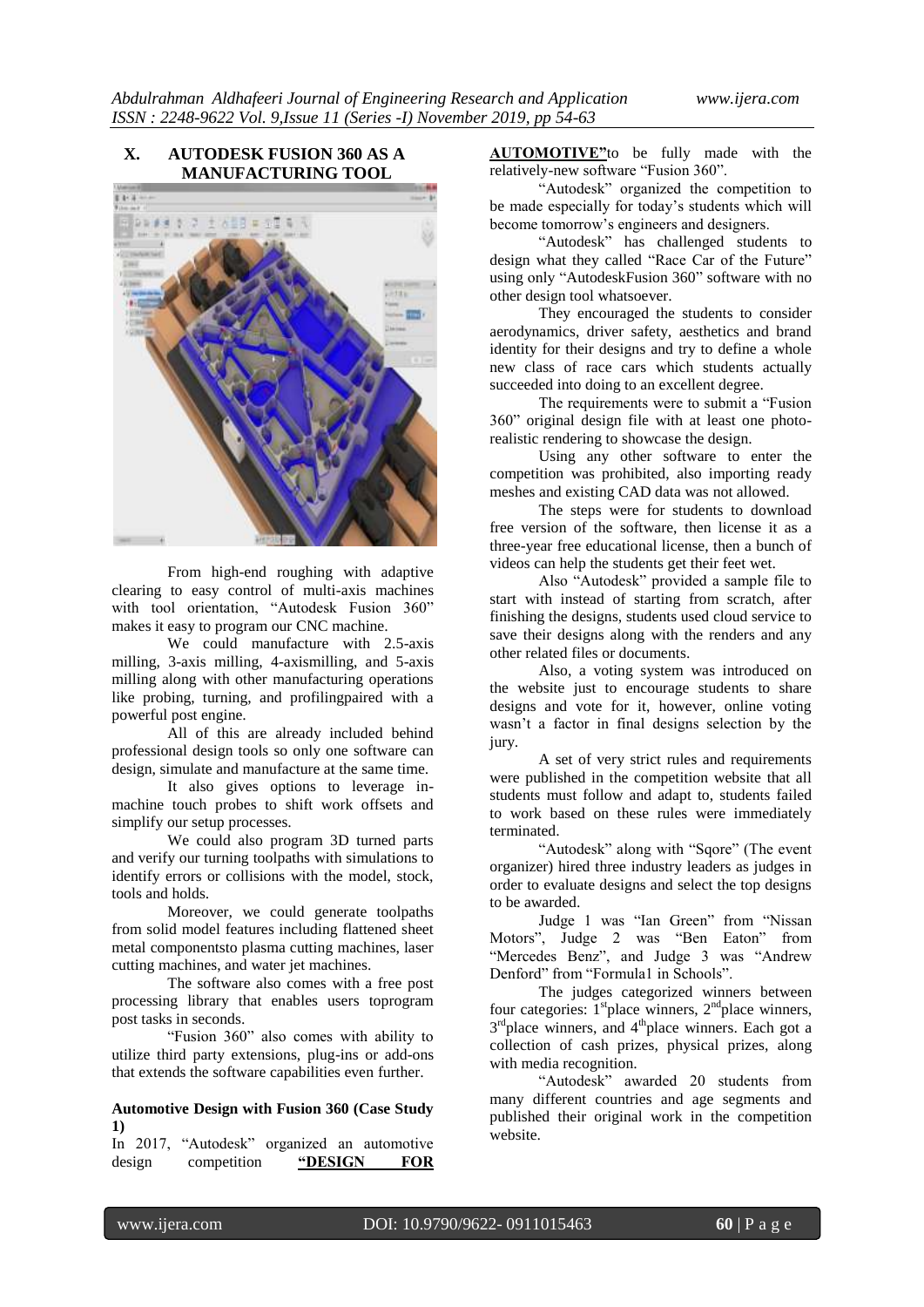

A Design By/ Xenia Thalassini



A Design By/ Rukeem Collins



A Design By/ Daria Yakovenko



A Design By/ Shiv Singh



A Design By/ Nikhil Singh Pundir



A Design By/ Andy K.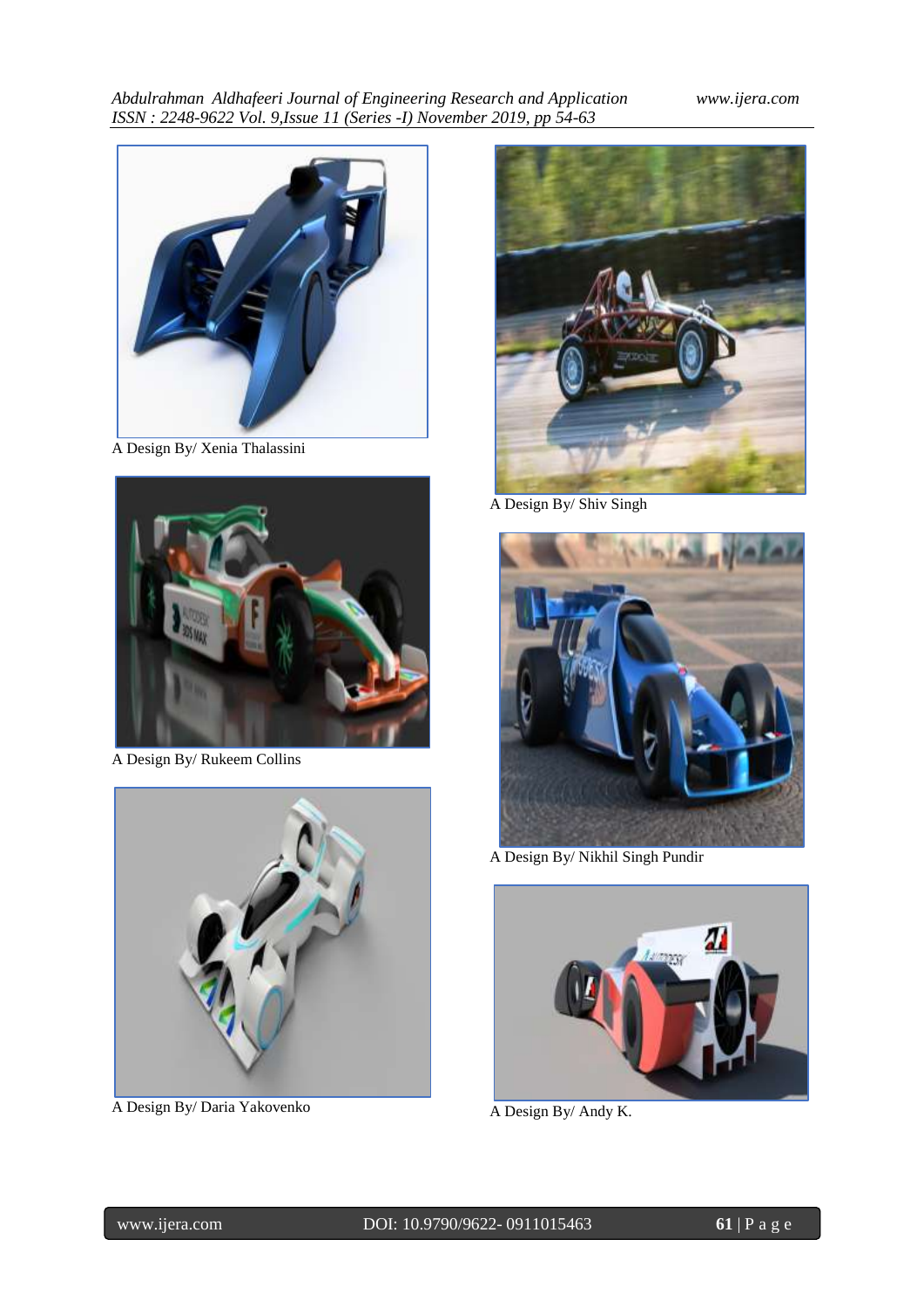## **Automotive Design with Fusion 360 (Case Study**



**"F1 IN SCHOOLS"** is an organization established with committed partners to provide both exciting and challenging educational journey through the appeal of Formula 1.

"F1 in Schools"is the only global challenge in which teams of young students can learn how to deploy CAD/CAM software to design, analyze, manufacture, test, and then race miniature cars made from F1 model blocks.

It is a unique global platform for the promotion of Formula 1 and partners to a youth market.Teams must raise sponsorship and manage budgets to fund research, travel, and accommodation.

The challenge inspires students to use IT to learn about physics, aerodynamics, design, manufacture, branding, graphics, sponsorship, marketing, teamwork, media skills, and financial strategy.

The founding constitution of F1 in Schools stipulates that it is, and shall remain, a notfor-profit organization.Funds raised through sponsorship are invested in administering, developing, and expanding the challenge.

Company's mission is to change lives around the world by spanning age ranges of 9 to 19, the company's main objective is to help change the perceptions of science, technology, engineering, and math by creating a fun and exciting learning experience for young people to develop their own views about existing technological careers.



#### **Steps to enter the competition:**

- 1. Form a teamof  $3 6$ , think of a name, decide job roles; Team Manager, Manufacturing Engineer, Design Engineer, Graphic Designer, and Resource Manager.Now register for regional finals.
- 2. Plan and prepare a business plan, develop a budget and raise sponsorship. Teams are encouraged to collaborate with industry and create business links.
- 3. Using 3D CAD (Computer Aided Design) software, design an F1 car of the future to the specifications set by the "International Rules Committee" just like in "Formula 1".
- 4. Aerodynamics isanalyzed for drag coefficiency in a virtual wind tunnel using Computational Fluid Dynamics software (CFD).
- 5. Using 3D CAM (Computer Aided Manufacture) software, the team evaluates the most efficient machining strategy to make the car.
- 6. Aerodynamics is tested in wind and smoke tunnels.
- 7. Put together an informative display showing your work through all stages of the project. Think about your team identity.
- 8. Cars are submitted to "Parc Ferme" where the judges scrutinize every dimension to check they comply with the rules and regulations.
- 9. Judges question teams on how their cars has been manufactured and why particular designs were chosen.
- 10. Prepare a presentation to perform to a panel of judges covering all aspects of the challenge. This will be completed within a specific time limit.
- 11. put together two 10-page A3 portfolios, one enterprise portfolio (documenting your businessplan) and another engineering portfolio(documenting the construction of your car).
- 12. Test what your team has worked so hard together to achieve a winning car by doing an actual race.